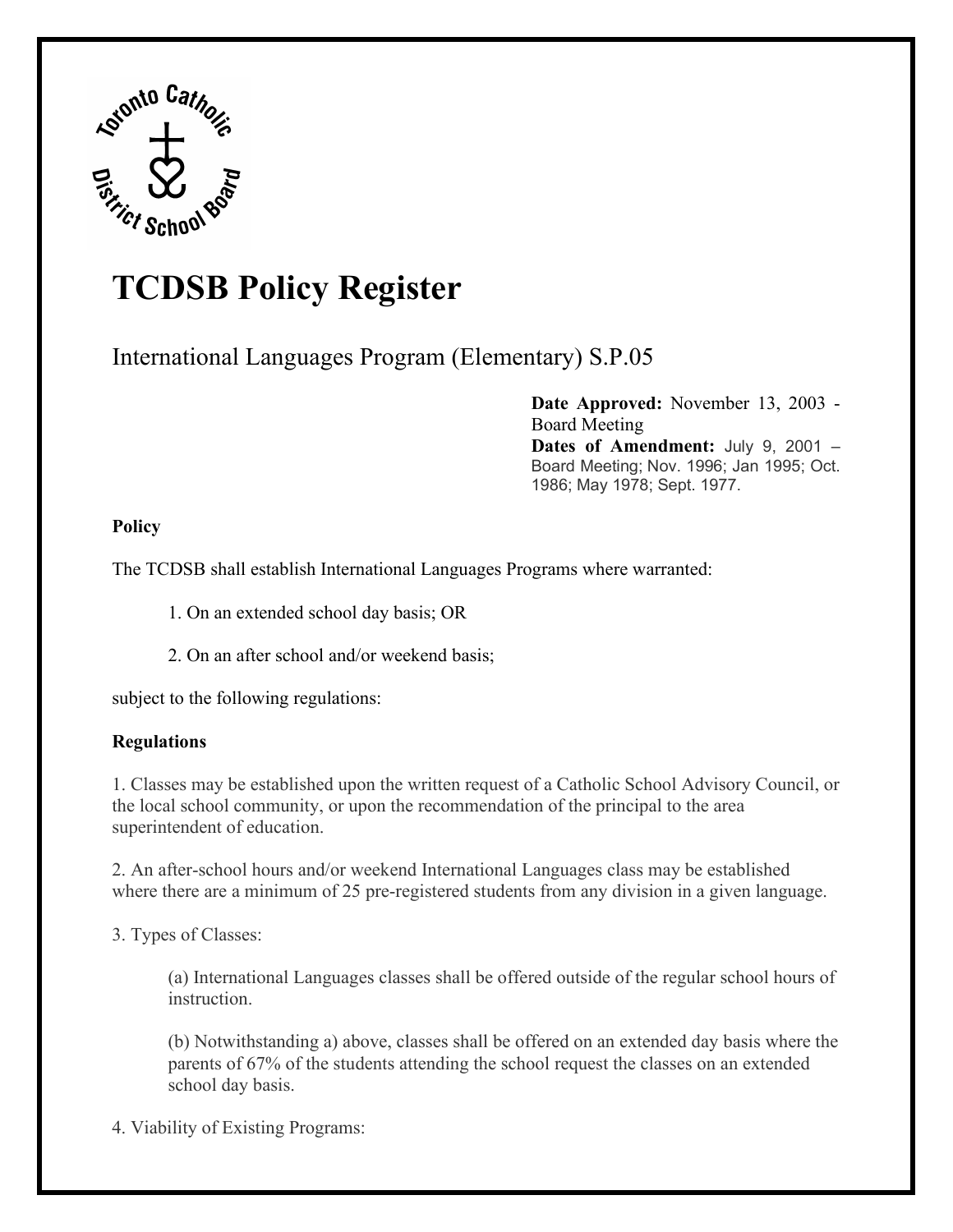

(a) Schools which currently offer the Extended Day Program may request through their CSAC that the Board consider conducting a survey of that local school community to determine the feasibility of their International Language Program. If as a result of the needs assessment, certain International Languages Programs or the International Language Program in the school is recommended to be reduced, a report will be submitted to Board on the impact the reduction would have on the jobs of the International Languages Instructors.

(b) Prior to surveying the local school community to determine parent support for an International Languages Program, the matter shall be fully discussed with the Catholic School Advisory Council. At such meeting the implications (pro and con) for the students in implementing an extended day or outside of school hours program are to be reviewed.

(c) Where the extended day program is considered viable for the following year, the International Languages Program may continue.

(d) Where the extended day program is not viable for the following school year, the area superintendent of education and principal shall inform the local school community at a meeting, and an effort will be made to continue classes in an after-school hours/weekend program.

#### 5. New Programs:

(a) School communities will also be surveyed, upon request of their Catholic School Advisory Committees to determine if a new Extended Day Program will be provided.

(b) All requests shall be forwarded through the principal and the area superintendent of education and processed through the Special Services Division.

6.

(a) In every school where an International Languages Program is to be offered on an extended day basis, the principal and the area superintendent of education will ensure that there will be a minimum of five hours instruction in addition to the International Languages Program,

(b) Provision will be made for the learning activities for those exempted.

7. The participation of a student in an International Languages Program will be mandatory, (Students with an IEP or English As A Second Language students may be exempted upon parental request). Parents must complete and sign the Initial Student Registration form.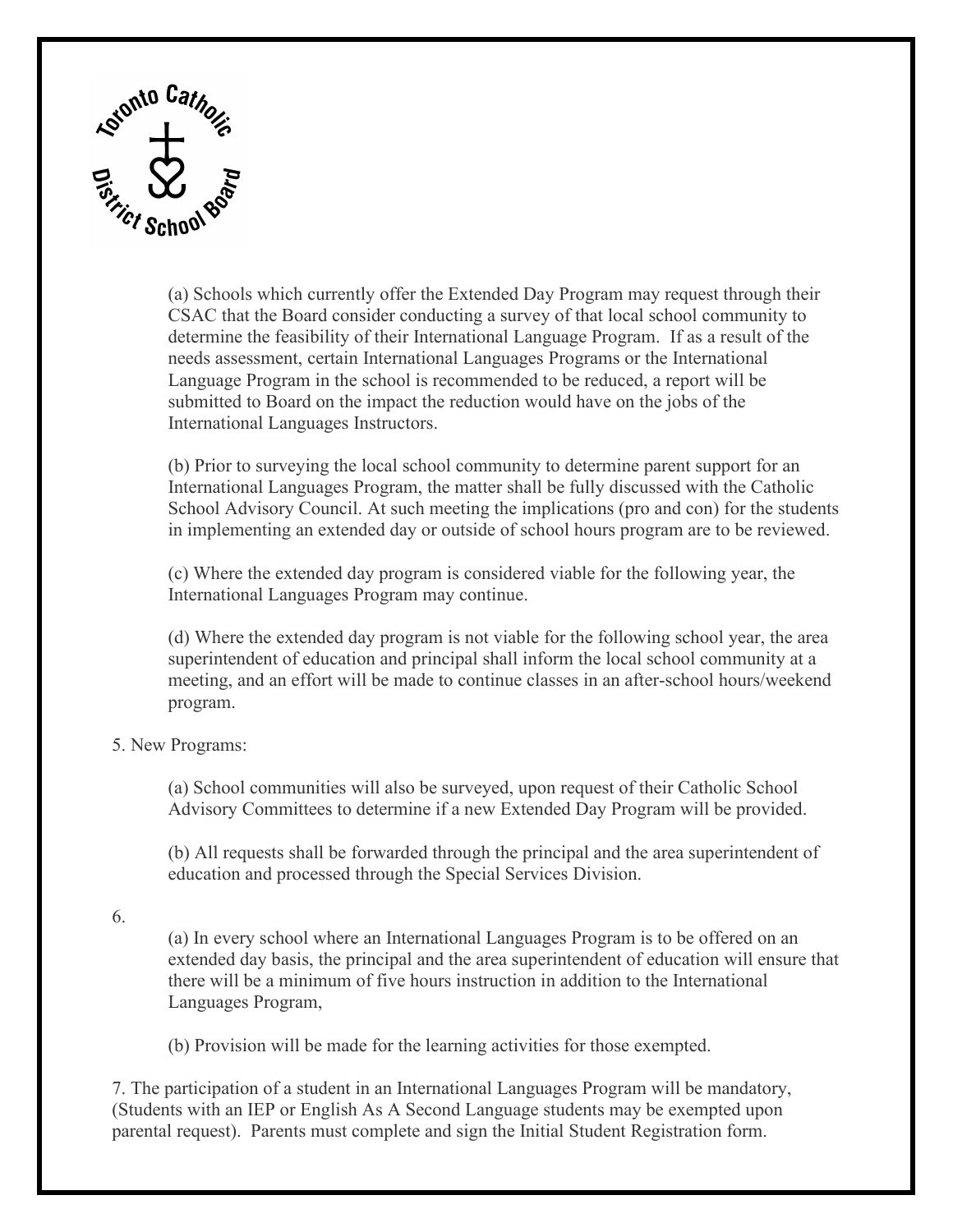

8. A fee of \$15.00 per year per student enrolled in the Extended Day program will be included in the budget of the program.

9. Transportation to and from International Languages Programs is a parental responsibility.

10. Regular full time classroom teachers may not be employed to teach an International Languages Program except after 6 p.m. on a school day and on days when the school is not in session.

11. International languages instructors shall be hired according to the requirements for employment of the instructional staff of TCDSB.

# **Protocol / Procedures for Policy**

## **A: Existing Programs**

1. The approved preliminary protocol being used is as follows:

- It is understood that a request for a survey shall be for extenuating circumstances only.
- Requests for a survey will come to the Director of Education from the school's Catholic School Advisory Council (CSAC) through a letter to the local Superintendent of Education. The Superintendent of Education, Special Services and the Superintendent of Education for the school will prepare a report for the Board.
- Minutes of the CSAC meeting where the request was discussed, including the motion for a survey, which was moved and seconded, will be attached to the letter of request.
- The school community will be made aware that they can make a delegation before the Board of Trustees with respect to this request outlining the rationale for the request.
- The local trustee will be informed by the CSAC of the intent of the community to request a survey.
- While the CSAC may initiate the process at any time, the report to the Trustees will be submitted annually, no later than March of any given year.
- The Board of Trustees will determine if there is a sufficient need to grant the request and approve accordingly.
- A needs assessment committee representing parents on both sides of the issue (maximum of four) and school principal will oversee the distribution of the surveys and the tallying of the results. The tallying of results will be scrutinized by the local school superintendent where required.
- The needs assessment is to be sent to parents of students in grades JK 7 in the school community and a response of at least 90% of the parents is required.